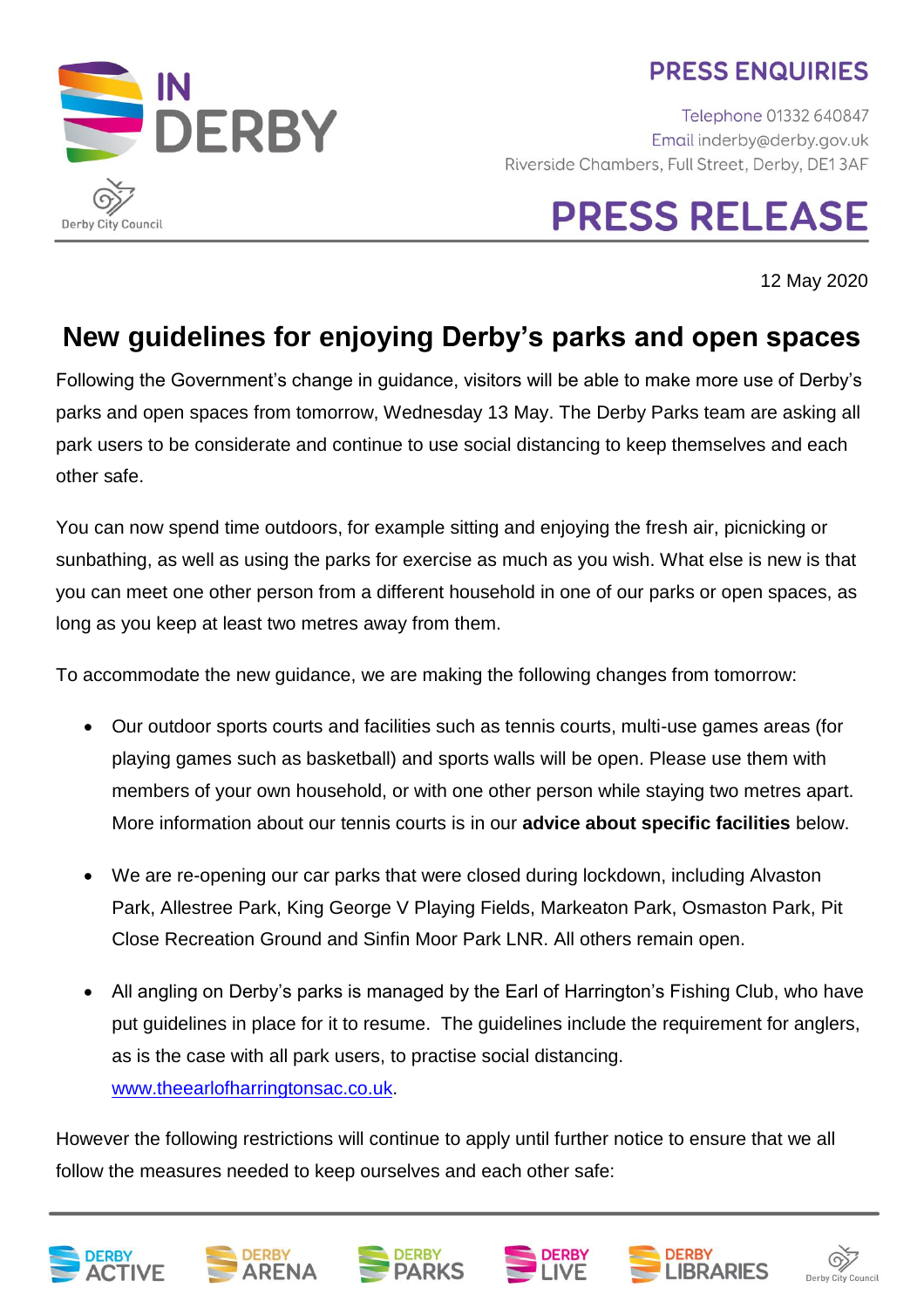- No team sports, unless you are only playing with members of your own household. The Stuart Bloomer Artificial Turf Pitch at The Racecourse remains closed.
- Park toilets will remain closed.
- Play areas and outdoor gyms will remain closed.
- Skate parks and BMX tracks will remain closed.
- Cafes, kiosks and ice cream vans are not currently serving refreshments but this is being reviewed in line with Government advice.

Please help us keep our parks tidy by taking all your litter home with you. Thank you for your understanding and co-operation. By using our parks and open spaces with consideration we can enjoy the full benefits of being outdoors.

#### **Advice about specific facilities**

#### **Allestree Park Golf Course**

Allestree Park Golf Course will re-open to players from Monday 25 May. While the course has been closed members of the golf maintenance team have been working in more critical roles for Derby City Council. Work can now start on getting the course ready for play again.

We will be taking bookings seven days in advance and the telephone lines will be open for bookings from 8am on Monday 18 May. Call 01332 550616 to book.

Unless they are from the same household, players will be required to remain at least two metres apart and measures will be put in place to help them do this. Players should arrive at the course no earlier than 15 minutes before their tee-off time and should use their own equipment. All tee-off times will be ten minutes apart and will be a maximum of two people. Full details will be provided at the time of booking.

The clubhouse and the toilets remain closed. Players are required to provide their own hand sanitiser.

All rounds of golf should be pre-booked and paid for in advance by calling the club directly. Tee times will be released seven days prior to playing the course, and will be split between season ticket holders/club members and Pay and Play customers.